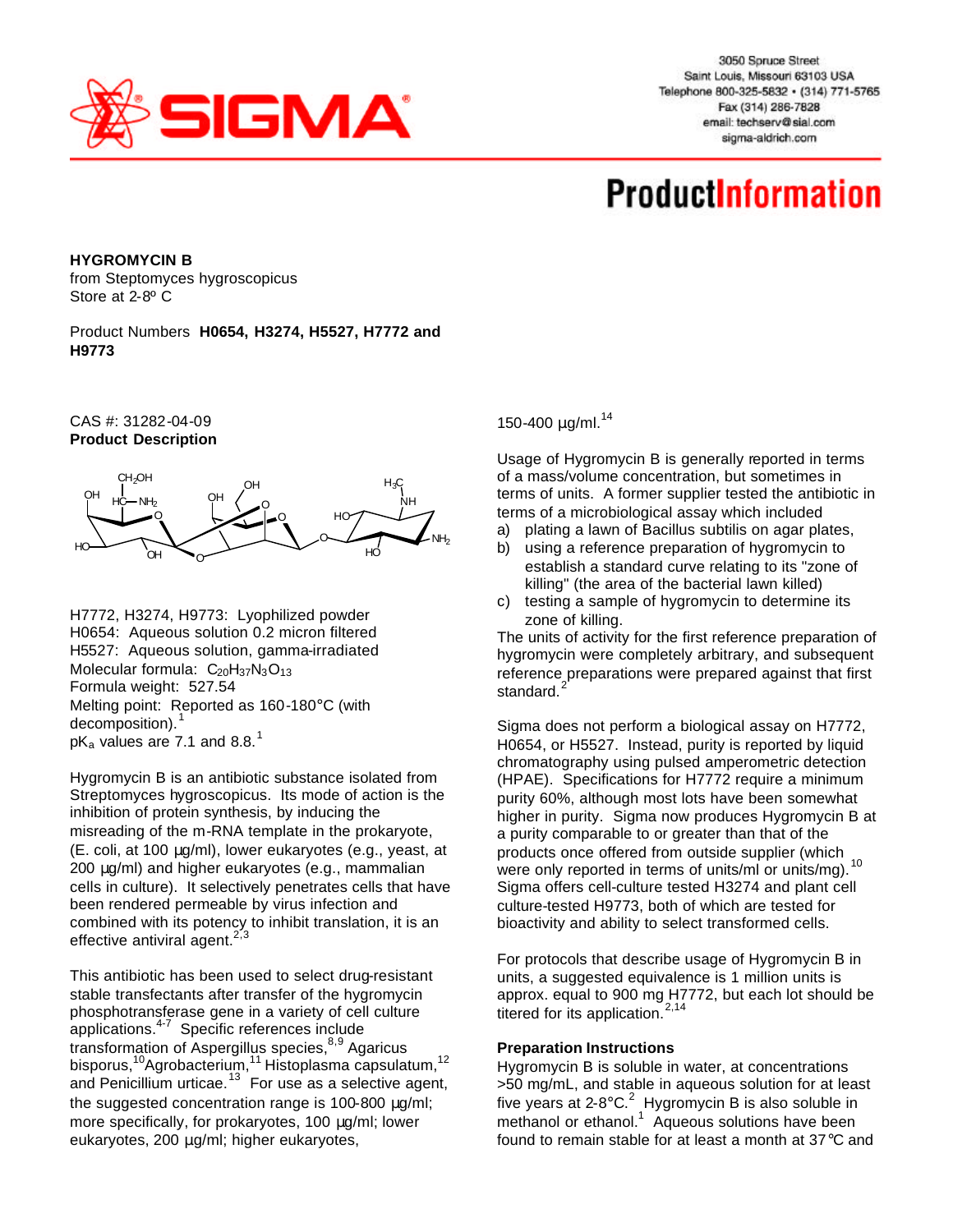60°C. Solutions should be sterilized by filtration, not autoclaving.<sup>14</sup> Hygromycin B is dissolved in water at 50 mg/mL, then sterile-filtered to produce H0654, or gamma-irradiated to produce H5527.